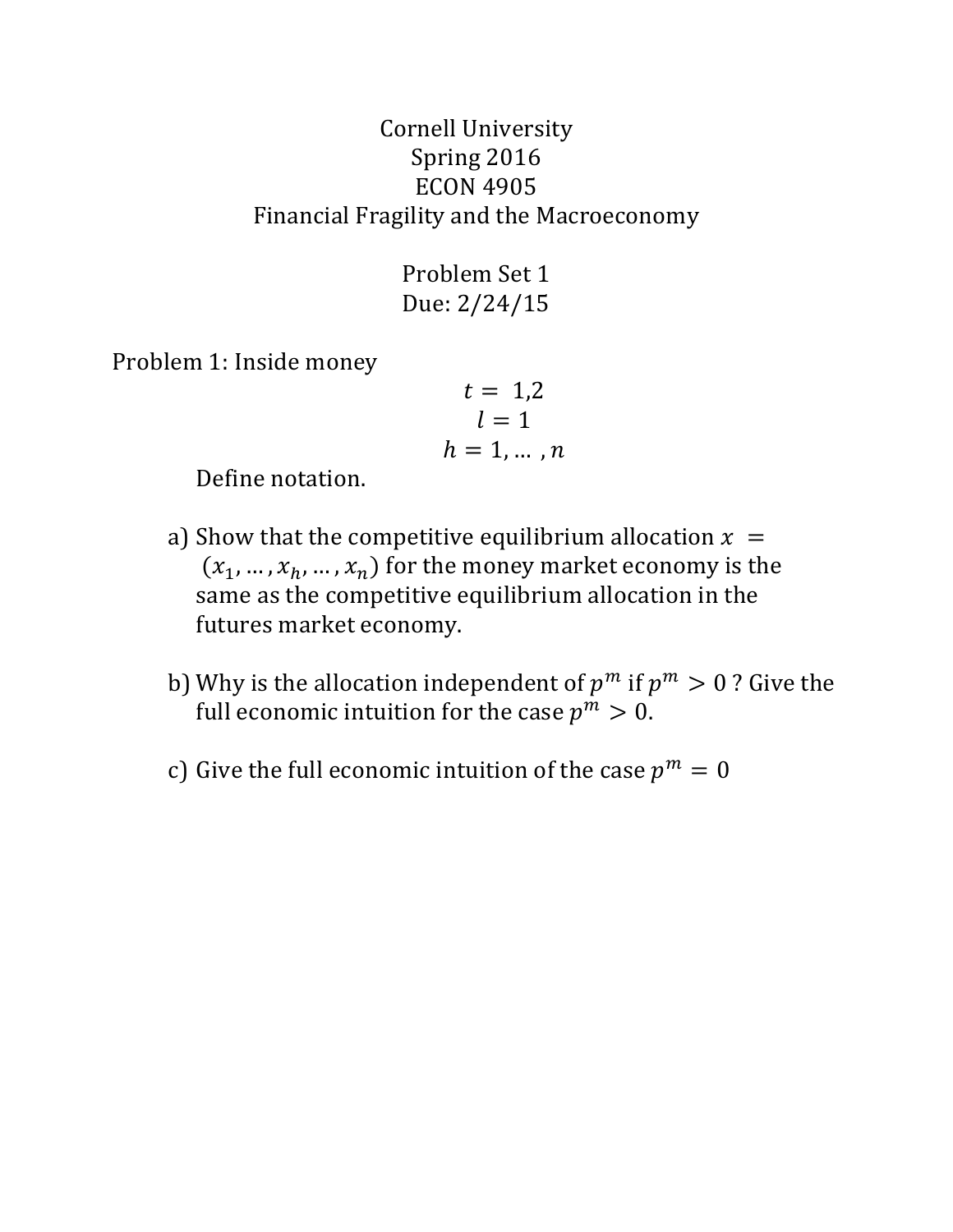Problem 2: Outside Money, static economy

$$
\omega = (\omega_1, \omega_2, \omega_3, \omega_4, \omega_5, \omega_6, \omega_7) = (100, 90, 80, 70, 60, 50, 40)
$$

Solve the following for  $\mathcal{P}^m$ , the set of equilibrium money prices  $P^m$ .

a) 
$$
\tau = (5, 4, 1, 0, -1, -4, -5)
$$
  
b)  $\tau = (5, 3, 0, 0, -1, -2, -3)$   
c)  $\tau = (1, 1, 1, 0, -1, -1, -1)$   
d)  $\tau = (3, 2, 1, 0, -1, -1, -2)$